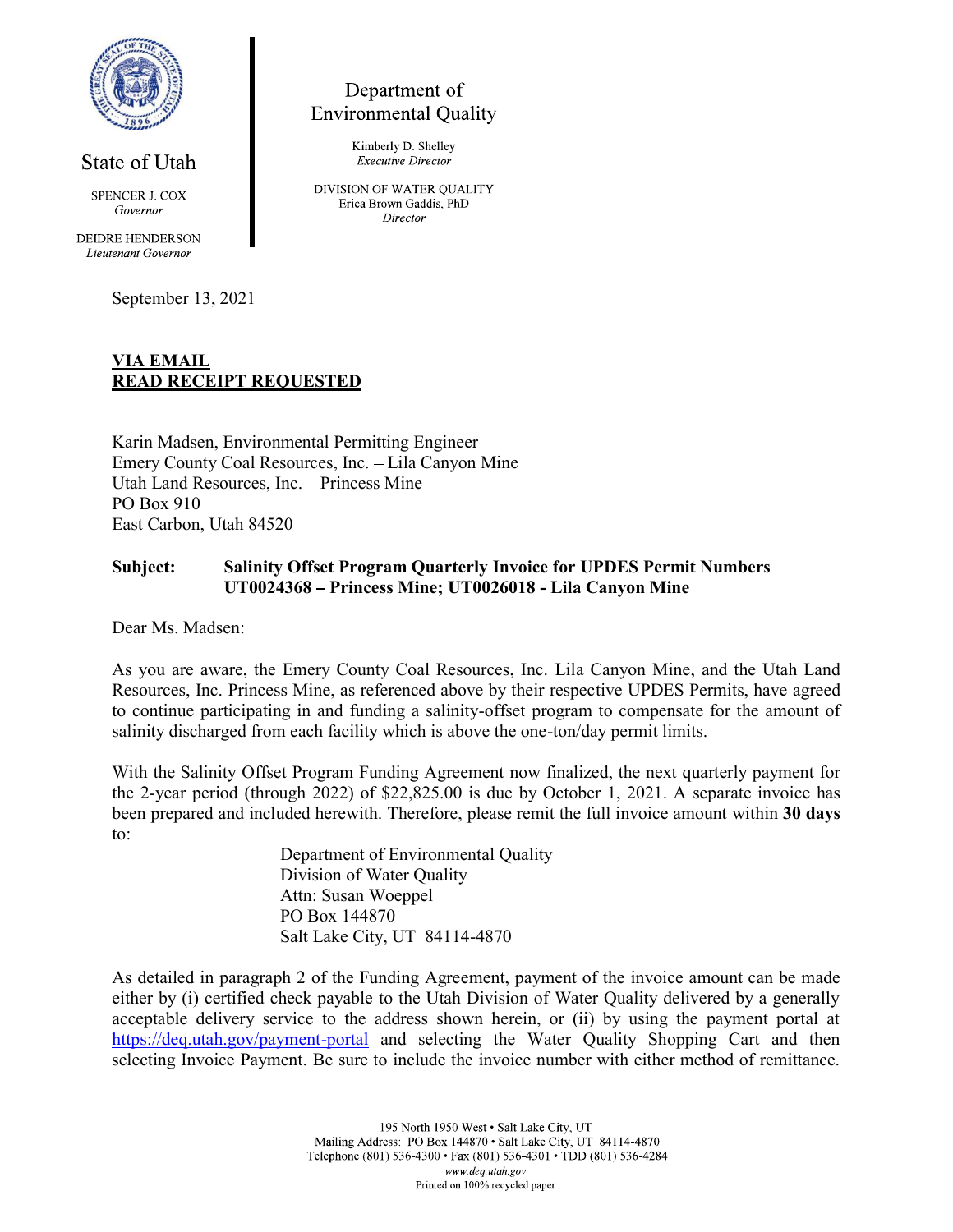# Page 2 Page 2<br>Salinity Offset Funding Invoice for Lila Canyon Mine and Princess Mine<br>UPDES Permit Nos. UT0026018 & UT0024368<br>DWQ expects all quarterly payments from the mines to be made in accordance with the payment<br>schedule as UPDES Permit Nos. UT0026018 & UT0024368

DWQ expects all quarterly payments from the mines to be made in accordance with the payment schedule as outlined in paragraph 2 of the Funding Agreement.

Your continued efforts to remain in compliance with the provisions of your UPDES permits are appreciated. If you have any questions with regards to this matter, please contact either Jeff Studenka at (801) 536-4395; jstudenka@utah.gov, or Lucy Parham at (801) 536-4332; lparham@utah.gov.<br>Sincerely,

Exicos Andoli

Erica Brown Gaddis, PhD **Director** 

EBG/DH/JAS/LP/blj

Enclosures: 1. Invoice #227-226

Cc: Via Email

Paul McConkie, Utah Office of Attorney General Orion Rogers, Southeast Utah Health Department Russell Seeley, DEQ SE District Engineer Steve Christensen, DOGM Coal Program Manager Mark Quilter, UDAF Salinity Coordinator Lucy Parham, DWQ Salinity Coordinator

 DWQ-2021-017074 FILE: UPDES Section 2